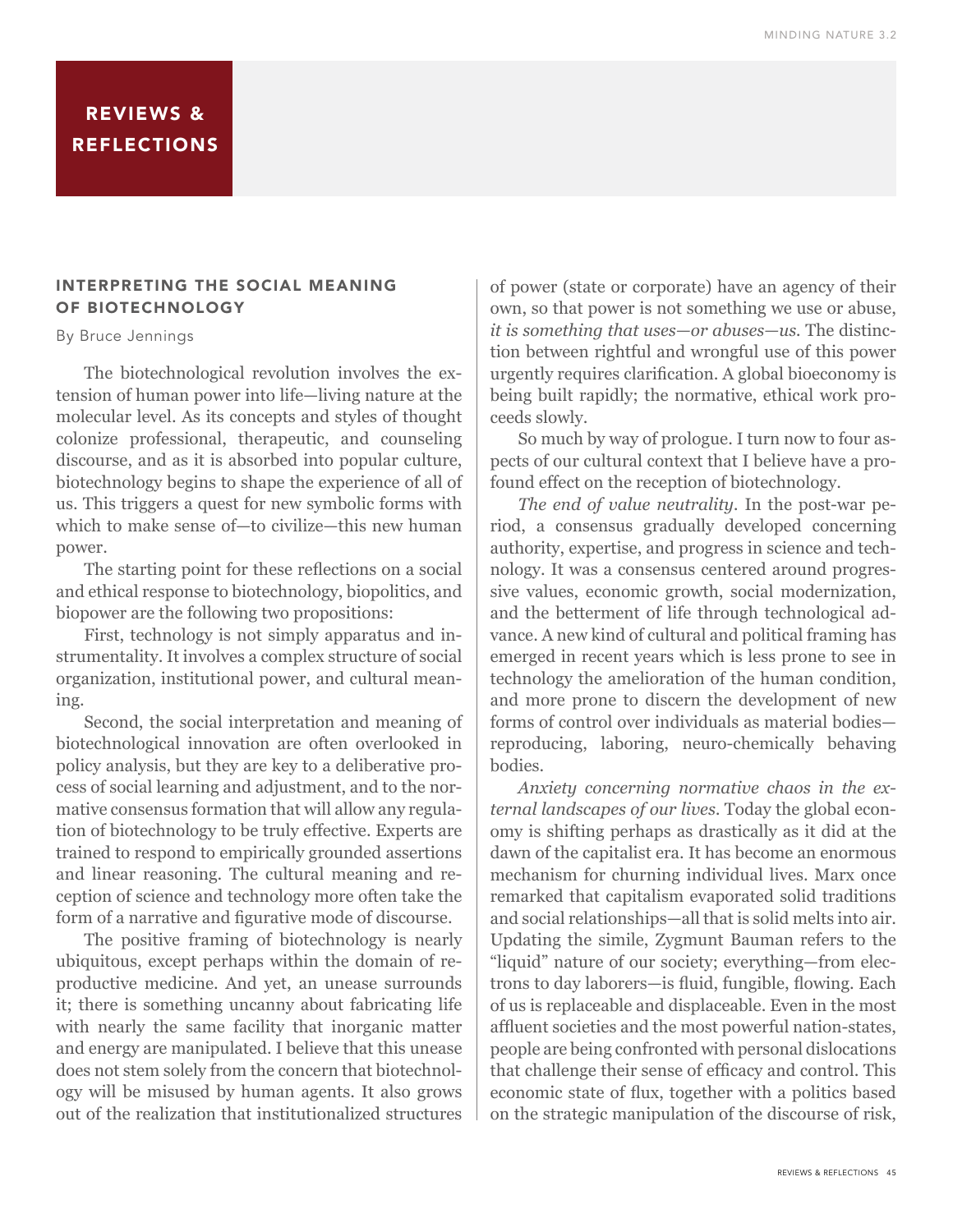# REVIEWS & **REFLECTIONS**

are two powerful technologies of social control. Does biotechnology liberate us from this structure, or does it mesh into this brave new world all too seamlessly?

*Anxiety concerning the moral disorder of the internal landscapes of our selves.* Social critics are asking: Have we now created a culture of narcissism and desire so insistent that it cannot be regulated, channeled, or constrained? As this concern matures and spreads throughout the culture, it offers what may become a vivid emotional platform for respectable counter-narratives to technological boosterism; that is to say, a platform for a latter-day romanticism or a new social covenant—what Michel Serres has called a "natural contract"-for the twenty-first century.

*Loss of trust.* America has a public philosophy that is intellectually and morally robust, but practically stymied. It calls for the preservation of individual dignity and for equitable treatment and fair opportunity for all; it envisions governance as the working of a wellordered, just society of free and equal persons. But there is a growing perception of a gap between these standards and the actual facts of contemporary governance, between who we believe we should be and what we actually are. Cognitive dissonance is our common lot, and suspicion and cynicism our *modus vivendi.*  We oscillate between private retreat and zealous, angry public engagement. Recalling Yeats' observation is chilling in our time. I paraphrase: some of our best lack all civic conviction while many of our worst burn with passionate intensity.

To sum up, here are some of the adverse meanings that biotechnology can expect increasingly to encoun ter, at least in significant pockets of resistance if not in the dominant center of our society and politics:

Biotechnology is being developed and marketed by private corporations that we can no longer trust to be publicly responsible, nor even constrained by market competition. Strike one.

The biotechnology industry is being regulated by

government agencies that are captured and whose ideological heart is not in the activity of regulation. Foxes are not only inside the hen house, they are managing it. Strike two.

And the consuming public has no moral compass to serve as a restraining force on biotechnology either, for they cannot say no to anything that offers them or their families health, enhancement, or longevity. Strike three.

I now turn from the more generalized and inchoate cultural background confronting biotechnology to more systematic and conceptually well-developed

**6.**..there is something uncanny about fabricating life with nearly the same facility that inorganic matter and energy are manipulated.

modes of critical response. These offer counter-narratives to biotechnology, or at any rate to some of its recent forms of selfpresentation or deployment. I call these the precautionary frame, the liberal humanist frame, and the ontolog-

ical frame. Stated differently, these are the argument from prudence, the argument from dignity, and the argument from nature. These modes of response have had relatively little traction in the policy debates over biotechnology regulation in the United States. (They have been more salient in discourse in the European Union.) Nonetheless, they are worthy of serious attention.

1. *The precautionary frame, or the argument from prudence.* This framework presents an attempt to break out of the logic of cost/benefit and risk/benefit analysis that has developed in mainstream economics and policy studies for decision-making under conditions of uncertainty. This frame maintains that such mainstream analysis is biased in favor of innova tion and short-term benefits, while unduly discount-